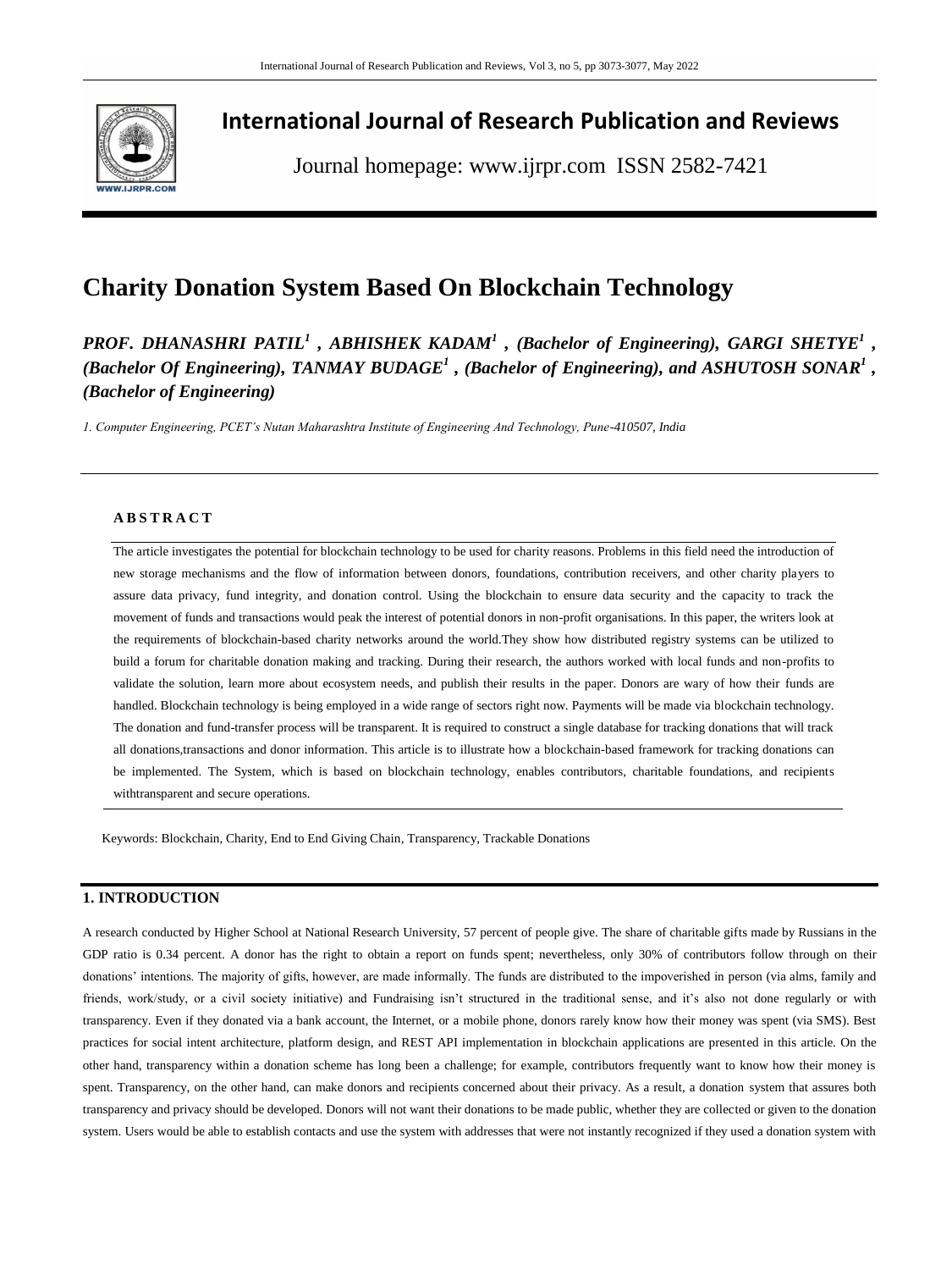a blockchain that featured encryption. In a blockchain system like this, however, the log may be inspected to determine if the same sort of address performs the same activity over and over again. As a result of the ability to analyze the user"s actions, a privacy issue may occur.

# **2.PROBLEM STATEMENT**

To provide a reliable and transparent platformbetween donors and organizations that will helpthem track their donations using concepts ofBlockchain.

## **3. LITERATURE REVIEW**

The problem of transparency in donation systems has long been a topic for discussion. However, the emphasis on transparency raises privacy concerns for donors and recipients, with some people attempting to hide donations or the receipt of money. Therefore, a donation system that guarantees transparency and privacy is required to avoid negative side effects. In this study, we developed a system that protects personal information by using a one-time account address system based on a blockchain while emphasizing transparency. The developed system could contribute to the creation of a sustainable and safe donation environment and culture.

Drawing upon the functional characteristics ofblockchain technology, this paper envisages the feasibility and reli- ability of developing a charity donation service system loaded onto blockchain in response to the complex service demands encountered by charity operators due to the Covid- 19 epidemic. With blockchain technology"s support as the underlying data book, this paper focuses on the practical issues of charity donation fund and material allocation, as well as information release and sharing, charity donation organization, and organization self-management. The paper thereby discusses the key technologies in terms of overall structure design, specific service sector, and functional de- sign of the donation service system and further summarizes the operational mechanism of the system as combined with the needs of help-seeking, receiving, and management users. It is argued that all the above proposals have the potential to alleviate the trust crisis of charity services in China in view of low transparency. The paper expects to provide a useful reference for charity business innovation propelled by block chaintechnology.

Donors have distrust about how donated money is spent. Currently, blockchain technology is being implemented in different sectors. Blockchain technology allows you to make the process of donations and transactions of funds transparent. Single platform for tracking donations that will track all information about donations, transactions and donors need to be developed. This paper considers description of implementation of the platform for tracking donations based on blockchain technology. The System offers transparent accounting of operations donors, charitable foundations and recipients based on blockchain technology, charitable platform should provide transparent donation route, enable public users and donors to track and monitor where, when andtowhomwentresourcesofcharityfunds.

The lack of transparency has made people lose trust in charities, making social funding stagnant. The donor is unawareofthelegitimateutilizationofhisfunds.Corruption adds to the distrust of the donor. This paper proposes a system called Charity-Chain that is a decentralised network built on the Ethereum blockchain. It helps social organi- sations to run projects transparently, using smart contract- based incentives to ensure their impact is independently ver- ifiedandaccessibletoeveryone.Thismakesitmucheasier for funders (philanthropic organisations, impact investors, small donors) to monitor their transactions and hencerestore theirtrustingivingtosuchsocialorganizations.

Major disaster resistance has become a regular global concern, and disaster governance is an important sector of charity. There have been 3751 catastrophic natural catastrophes worldwide in the last decade. With a population of 2billion people and a total loss of 1658 billion USD, it is the world's most populous country. All countries value close cooperation between the public and commercial sectors, as well as between diverse nongovernmental groups and scientific research institutions, and have established a multi- partydisasterreliefandcatastrophereductionmechanism\*

# **4. CHALLENGES IN THE EXISTING SYSTEM**

From sponsors to beneficiaries, it is difficult to provide transparency using current mechanisms. Some users wish to keep their identity anonymous, which makes it difficult to expose transactions. It is difficult to detect data tampering which can happen at the organizational level. The lack of Automation in the current system leads to prolonged approvals and disbursement of funds.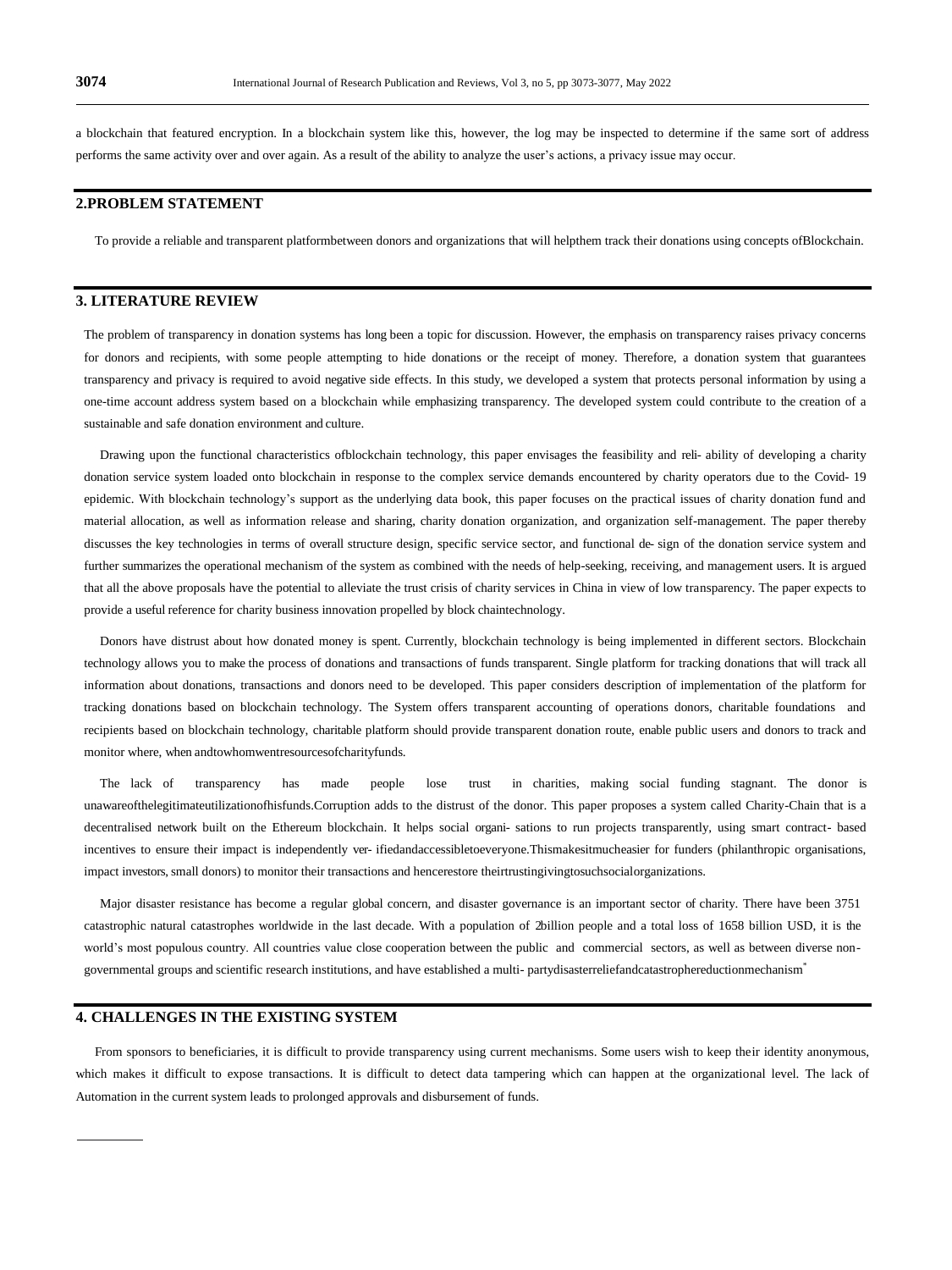#### **5. PROPOSED SYSTEM**

Users" transparency and privacy are the difficulties in present centralized contribution methods. We designed a donation system based on blockchain for the sake of transparency. As a result of this procedure, donations become more transparent. The anonymity of donation system users is preserved by not documenting the donation from a specific donor to a specific recipient.

Different types of end-users are as follows:



Fig. 1. System Architecture

1. Recipient/ Beneficiary: Beneficiaries are able to request donation to organization by giving their personal information, amount requirement, proofs like hospital bills, income proofs, etc.

2. Organization: Organizations recieves the donation requests and broadcasts it to sponsors. Italso verifies the authenticity of request and further sends donations recieved from sponsors.

3. Sponsors: Sponsors get the request from organizations and if they are willing to donate, they send the amount to the organizations.

## **6. ALGORITHM**

#### **6.1 SHA 256**

A hash is not "encryption" it cannot be decrypted back to the original text (it is a "one-way" cryptographic function and is a fixed size for any size of source text). This makes it suitable when it is appropriate to compare "hashed" versions of texts, as opposed to decrypting the text to obtain the original version. Such applications include hash tables, integrity verification, challenge handshake authentication, digital signatures, etc. Challenge handshake authentication(or 'challenge hash authentication') avoids transmitting passwords in 'clear' a client can send the hash of a password over the internet for validation by a server without risk of the original password being intercepted anti-tamper link a hash of a message to the original, and the recipient can rehash the message and compare it to the supplied hash.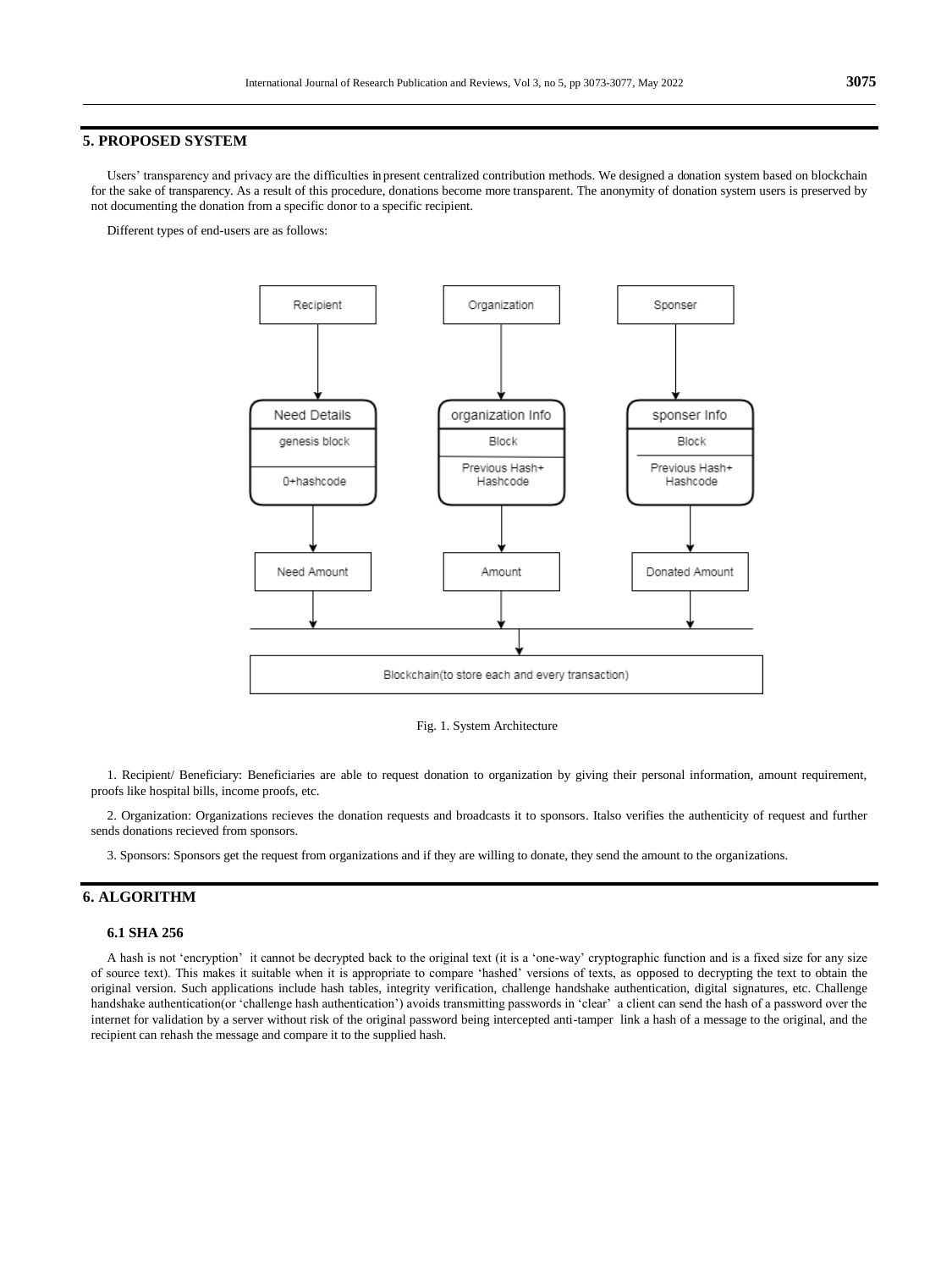

#### **6.2 Message Digest**

The Java Message Digest class represents a cryptographic hash function which can calculate a message digest from binary data. When you receive some encrypted data you cannot see from the data itself whether it was modified during transportation. A message digest can help alleviate that problem. To be able to detect if the encrypted data has been modified in transport, the sender can calculate a message digest from the data and send that along with the data. When you receive the encrypted data and message digest you can recalculate the message digest from the data and check if the message calculated digest matches the message digest received with the data. If the two message digests match there is a probability that the encrypted data was not modified during transport. There are a couple of conditions that have to be met for a message digest to be useful as a modification detection mechanism. However, the exact conditions are part of cryptographic theory, so you will have to visit that theory to read how to use message digests correctly.



# **7. CONCLUSION**

The existing centralized donation systems involve problems related to the transparency and privacy of users. In this study, we designed a donation system based on Blockchain for transparency. Through this process, donations are made transparent. It protects the privacy of the users of the donation system by encrypting the donation from a specific donor to a specific person.